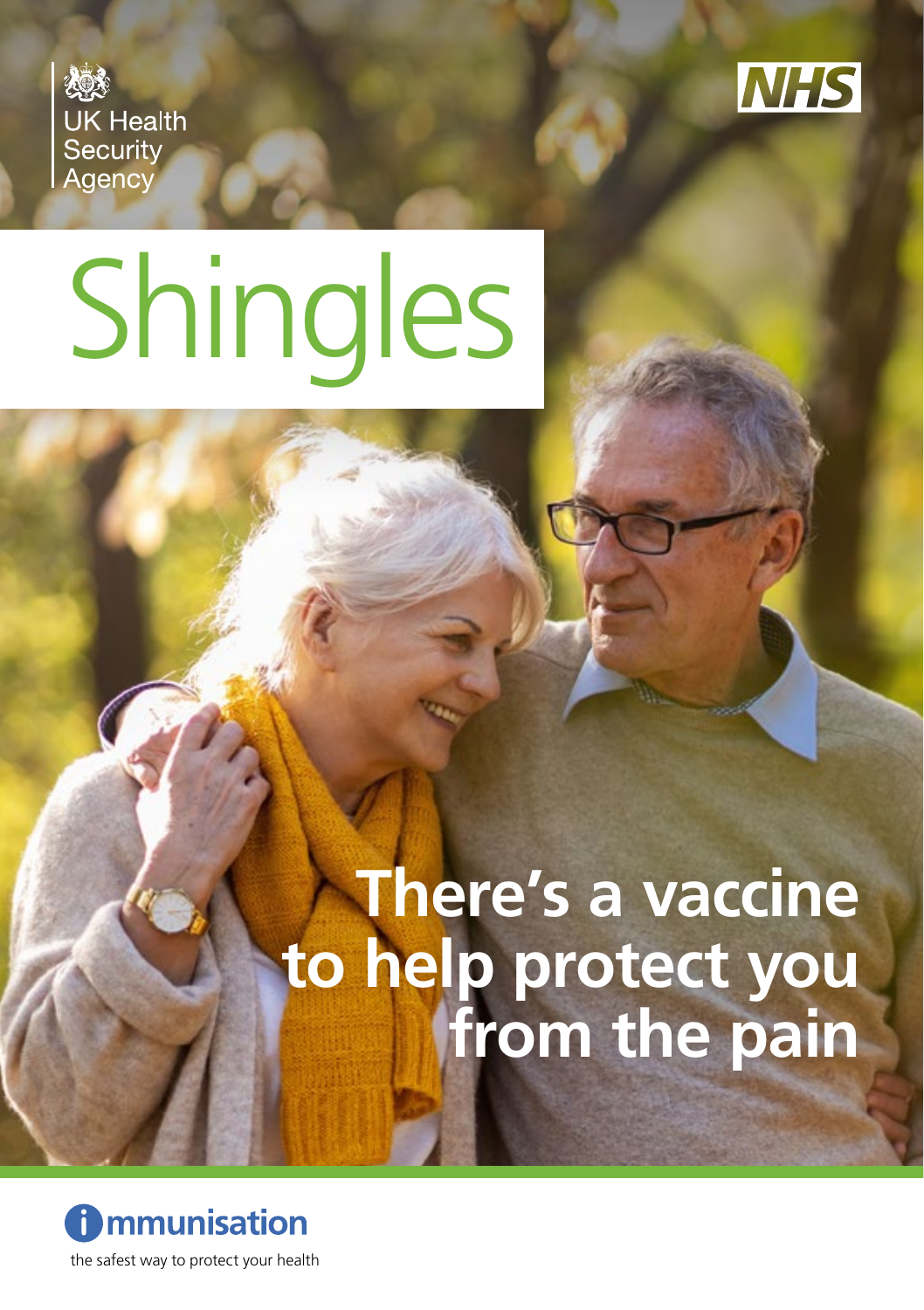There is a vaccine that helps reduce your risk of getting shingles and reduces the severity of symptoms if you develop the disease.

Shingles is caused by the same virus as chickenpox. Anyone can develop shingles because most people have had chickenpox (even if they don't remember having it).

This leaflet describes shingles and the benefits of the vaccination and who is eligible for the vaccine this year.

#### **This leaflet explains about the Zostavax vaccine.**

If you have problems with your immune system and cannot have the live Zostavax vaccine you may be eligible for 2 doses of the Shingrix vaccine.

Please see the Shringrix leaflet link: **[www.gov.uk/government/publications/shingrix-vaccine-for](http://www.gov.uk/government/publications/shingrix-vaccine-for-people-with-weakened-immune-systems)[people-with-weakened-immune-systems](http://www.gov.uk/government/publications/shingrix-vaccine-for-people-with-weakened-immune-systems)**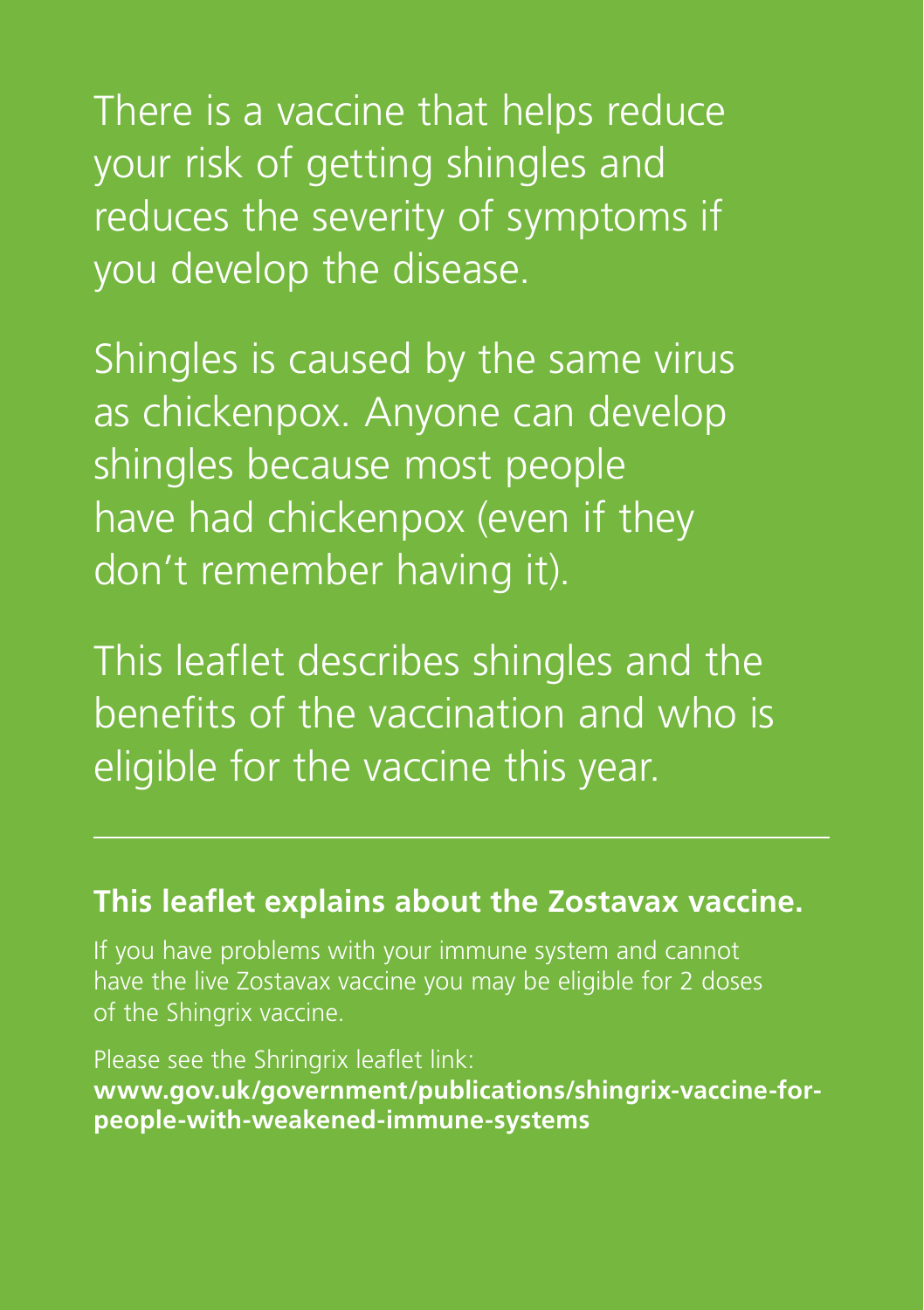**Shingles isn't like other infectious diseases because you don't catch it from someone else. Most of us had chickenpox when we were young, although some of us will not be aware that we've had it.** 

**If you did have it, then the virus that caused it can stay in your body for the rest of your life without you knowing it is there. If the virus reactivates it causes a disease called shingles.** Shingles can be very painful and tends to affect people more commonly as they get older. **And the older you are, the worse it can be.** For some, the pain caused by shingles can last for many years. Shingles can really affect your life, stopping you from doing all the things you usually enjoy.

#### **What is shingles?**

Shingles (also known as herpes zoster) is caused by the reactivation of an infection of a nerve and the area of skin that it serves, resulting in clusters of painful, itchy, fluid-filled blisters. These blisters can burst and turn into sores that eventually crust over and heal. These blisters usually affect an area on one side of the body, most commonly the chest but sometimes also the head, face and eye.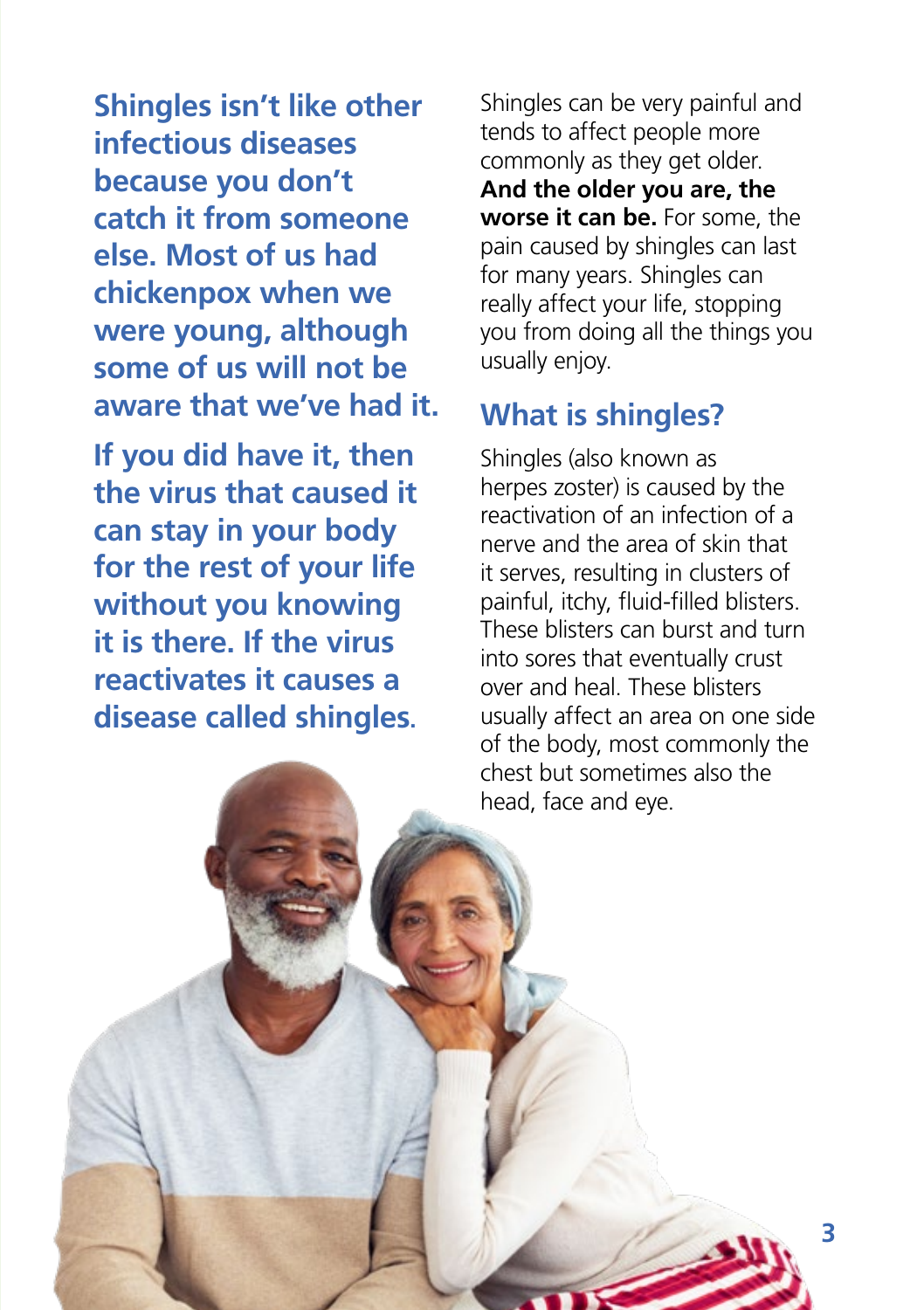#### **How long does it last and how serious can it be?**

The rash usually appears a few days after the initial pain and

tingling and lasts for about a week. The older you are, the more likely you are to have long-lasting pain. Sometimes shingles develops in the eye and may also affect the eyelid.



#### **What causes shingles?**

Shingles is caused by the same virus that causes chickenpox – the varicella zoster virus. When you recover from chickenpox most of the virus is destroyed but some

> survives and lies inactive in the nervous system. It can then reactivate later in life when your immune system is weakened by increasing age, stress or conditions/ treatments that reduce your immunity.

This can cause severe pain and lead to decreased vision or even permanent blindness in that eye. Most people recover fully, but for some, the pain goes on for several months or even years – this is called post-herpetic neuralgia (PHN).

This is a particularly unpleasant condition with severe burning, throbbing or stabbing nerve pain. The vaccine reduces the risk of getting shingles and PHN. Even if you still get shingles, the symptoms may be much reduced.

#### **How do you catch shingles?**

You don't catch shingles. Chickenpox virus caught earlier in your life reactivates later to cause shingles. You can't catch shingles from someone who has chickenpox.

However, if you have shingles blisters, the virus in the fluid can infect someone who has not had chickenpox and they may develop chickenpox.

You become eligible for shingles vaccine as you turn 70 years of age and you remain eligible up to 79 years of age.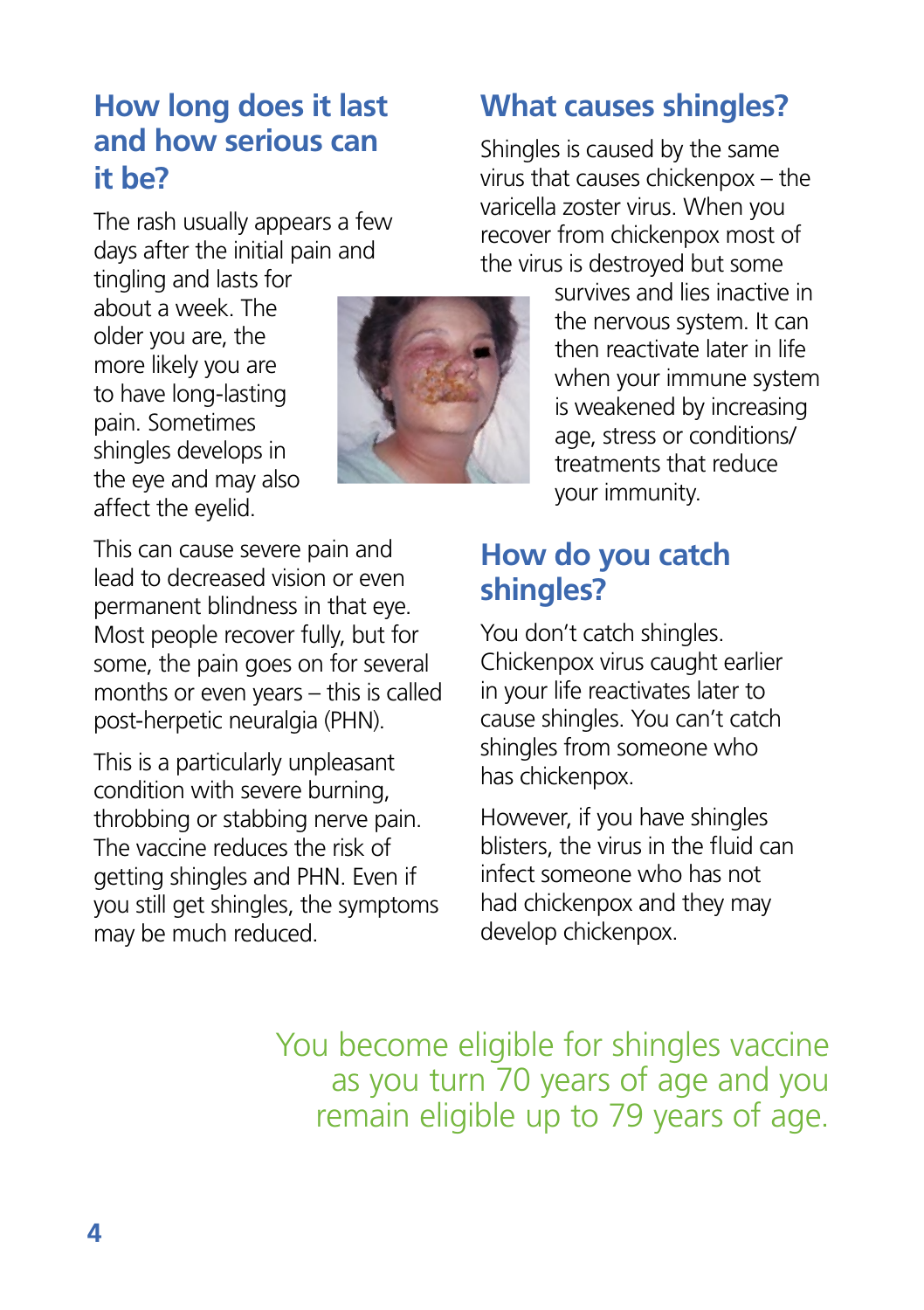#### **How common is shingles?**

About 1 in 5 people who have had chickenpox develop shingles. This means that every year in England and Wales, tens of thousands of people will get shingles. It is more common in people aged over 70 years, and of these, about 14,000 go on to develop PHN and over 1,400 are admitted to hospital because of it.

## **How effective is the vaccination?**

By having the vaccination you will significantly reduce your chance of developing shingles. In fact, in the first 3 years since the vaccine was introduced there were about 17,000 fewer GP consultations for shingles. And, if you do go on to have shingles the symptoms are likely to be milder and the illness shorter, than if you had not had the vaccination.

#### **How and when is the vaccine given?**

Like most vaccinations, the vaccine will be given in your upper arm. You will only have the vaccination once.

If you have the Zostavax vaccine, you will just need 1 injection. If you are not eligible for the live

vaccine, you will need 2 doses of the Shingrix vaccine 2 months apart to give you the best protection. Once your course is completed, you will not need any more shingles vaccines.

## **Will there be any side effects?**

Side effects are usually quite mild and don't last very long. The most common side effects, which occur in at least 1 in every 10 people, are headache, and redness, pain, swelling, itching, warmth, and bruising at the site of the injection. If the side effects persist for more than a few days you should discuss this with your GP or practice nurse.

#### **How safe is the vaccine – has it been used in other countries?**

Like all licensed vaccines, the shingles vaccine has been thoroughly tested and meets UK and European safety and licensing requirements. It has been used extensively in several countries including the United States of America and Canada.

In the first 4 years of the shingles vaccination programme more than 2.3 million people were vaccinated in England.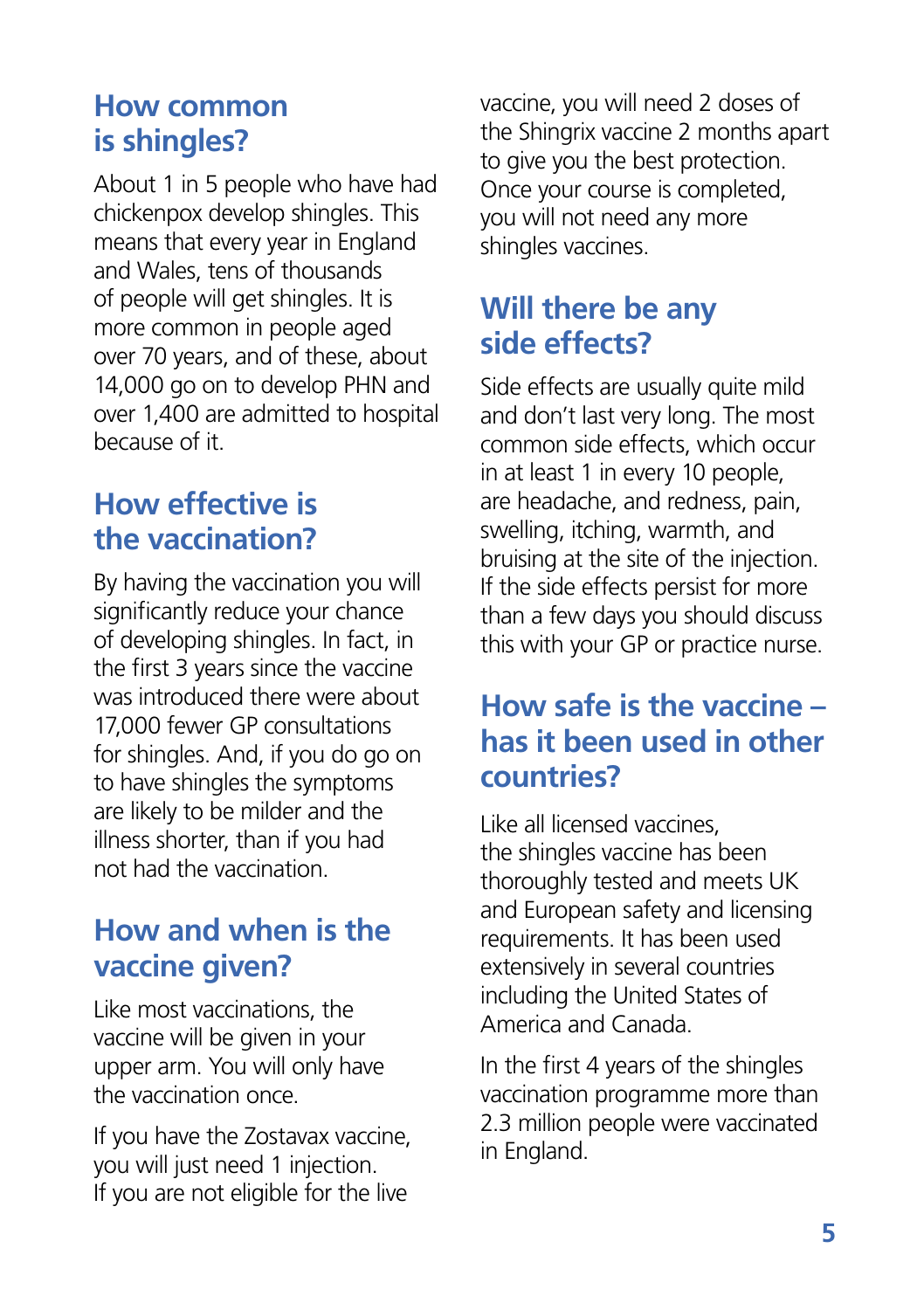#### **Who will get the vaccine?**

Those aged 70 years of age are eligible for the vaccine.

The vaccine is also available for those previously eligible but who missed immunisation. For example, anyone in their 70s who has not yet had the vaccine.

#### **What about people who are under 70 or over 80, will they be getting the vaccine?**

People under 70 years of age are at lower risk of shingles but will become eligible for the vaccine when they turn 70. People aged 80 years and over are not eligible for the shingles vaccination because the vaccine becomes less effective as people get older. If you are worried about shingles speak to your GP.

## **Do I need to do anything to get the vaccination?**

Yes, if you are eligible, contact your GP practice to make an appointment to have your vaccination.

#### **Are there people who shouldn't have the vaccination?**

There are 2 shingles vaccines available. One contains a weakened version of the live shingles virus.

The live vaccine is the one that is routinely used in the UK but people who have weakened immune systems, for example due to cancer treatment, should not have it.

They should have the inactivated shingles vaccine. Your doctor will advise whether this applies to you. For information on this vaccine please see the leaflet Link: **[www.gov.uk/government/](http://www.gov.uk/government/publications/shingrix-vaccine-for-people-with-weakened-immune-systems) [publications/shingrix-vaccine](http://www.gov.uk/government/publications/shingrix-vaccine-for-people-with-weakened-immune-systems)[for-people-with-weakened](http://www.gov.uk/government/publications/shingrix-vaccine-for-people-with-weakened-immune-systems)[immune-systems](http://www.gov.uk/government/publications/shingrix-vaccine-for-people-with-weakened-immune-systems)**.

If you've had a severe reaction to any of the substances that go into the vaccine, you shouldn't have it. Again, your GP will advise you. The live shingles vaccine used in the UK contains porcine gelatine. Some people may not want this vaccine but it is the recommended vaccine unless you cannot have it because you have a weakened immune system.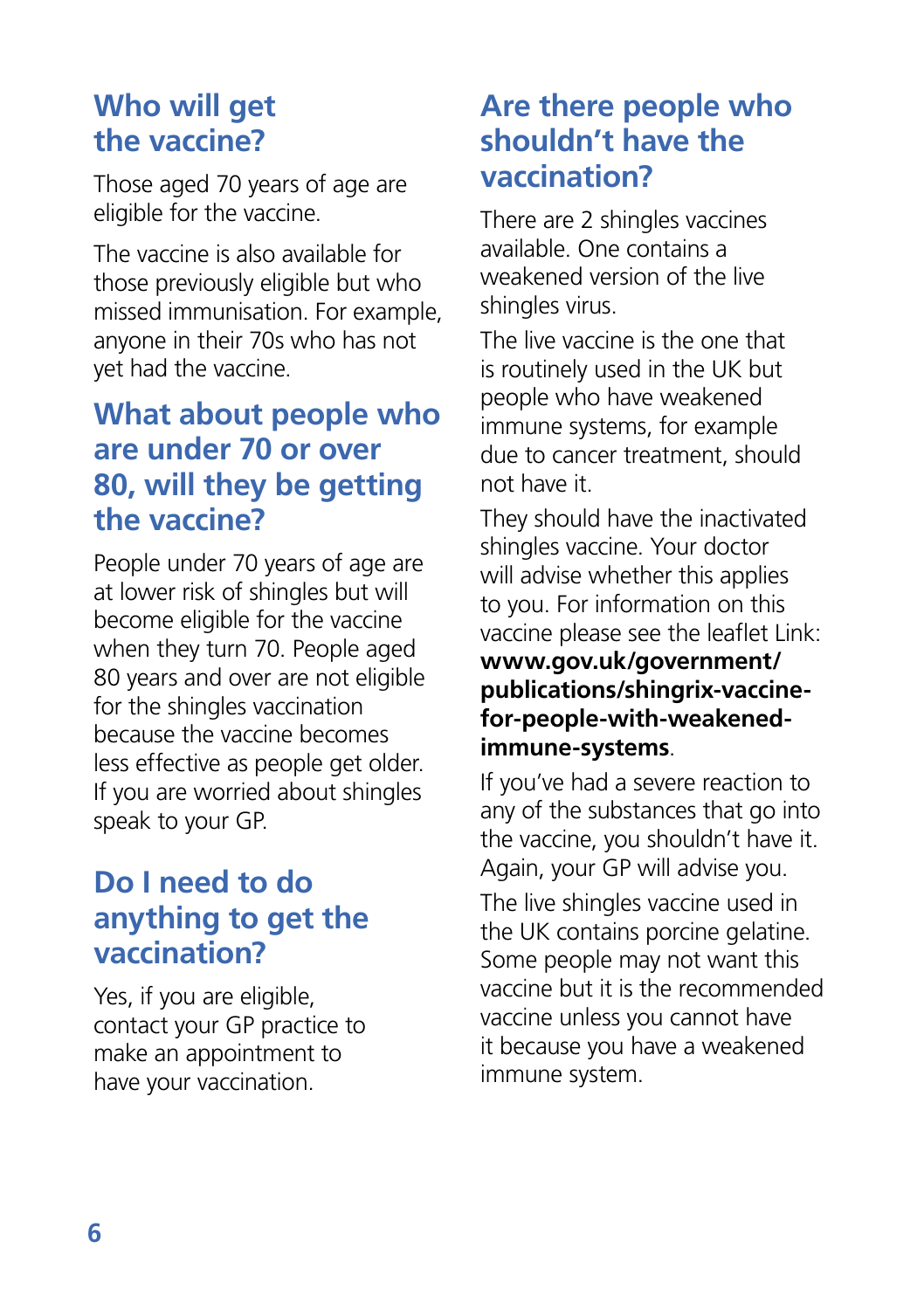If you have the Zostavax vaccine, you will just need 1 injection. If you are not eligible for the live vaccine, you will need 2 doses of the Shingrix vaccine 2 months apart to give you the best protection. Once your course is completed, you will not need any more shingles vaccines.

#### **Can the vaccine give me shingles?**

Most people do not get a rash from the vaccine but in the rare event that you do, please seek advice from your GP practice.

#### **What if I miss my vaccination? Can I have it later?**

If you missed the shingles vaccine, you can still have it up to your 80th birthday. Please contact your GP practice to make an appointment. It's important that you do not leave it too late to have the vaccination.

Remember if you were eligible for immunisation in previous years of the programme and have not been vaccinated against shingles, you remain eligible until your 80<sup>th</sup> birthday.

#### **Further information**

Speak to your GP or practice nurse, for more information before or after you've had the vaccination. You can also visit the NHS website at **[www.nhs.uk/shingles](http://www.nhs.uk/shingles)**

For more information about the Shingles vaccine Zostavax®, visit **[www.medicines.org.uk/emc/](http://www.medicines.org.uk/emc/product/6101/pil) [product/6101/pil](http://www.medicines.org.uk/emc/product/6101/pil)**

For more information about the Shingles vaccine Shingrix® visit **[www.medicines.org.uk/emc/](http://www.medicines.org.uk/emc/product/12054/pil#gref) [product/12054/pil#gref](http://www.medicines.org.uk/emc/product/12054/pil#gref)**